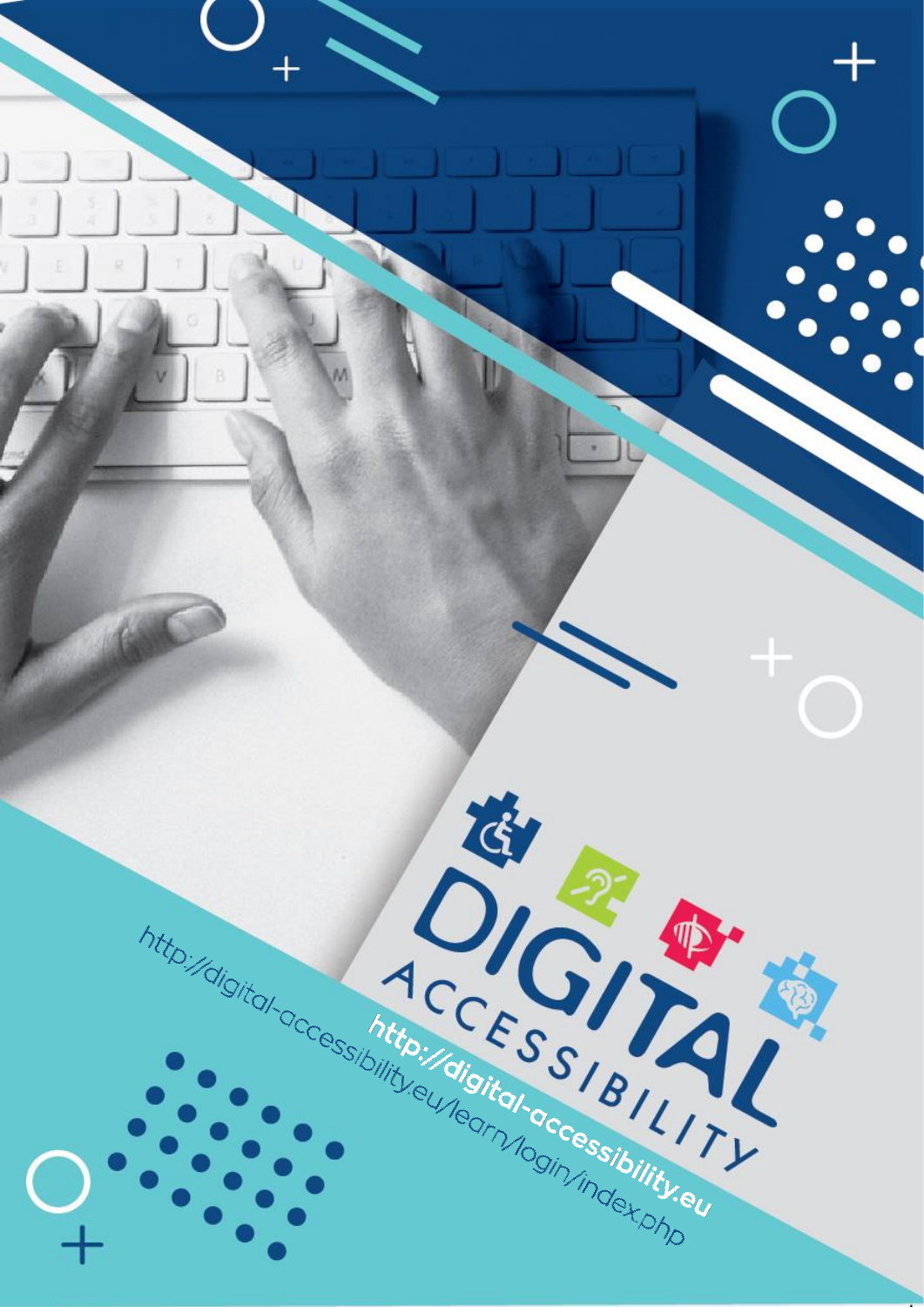## **Develop New Accessibility Skills**

**Welcome to the ERASMUS+ Certified Digital Accessibility Training project!**

**We contribute to digital accessibility for all by developing skills framework, identifying job roles, developing curricula, and trainings for various professionals that co-create the web.**

**If you are interested in digital accessibility visit our [website](https://digital-accessibility.eu/) where you can learn about digital accessibility on ou[r e-learning platform.](http://digital-accessibility.eu/learn/login/index.php)**

#### **Connect with us:**

• **on Facebook**:

<https://www.facebook.com/digitalaccessibilityproject>

• **via our website**:

<https://digital-accessibility.eu/>



Co-funded by the Erasmus+ Programme of the European Union



and Computer Science





š





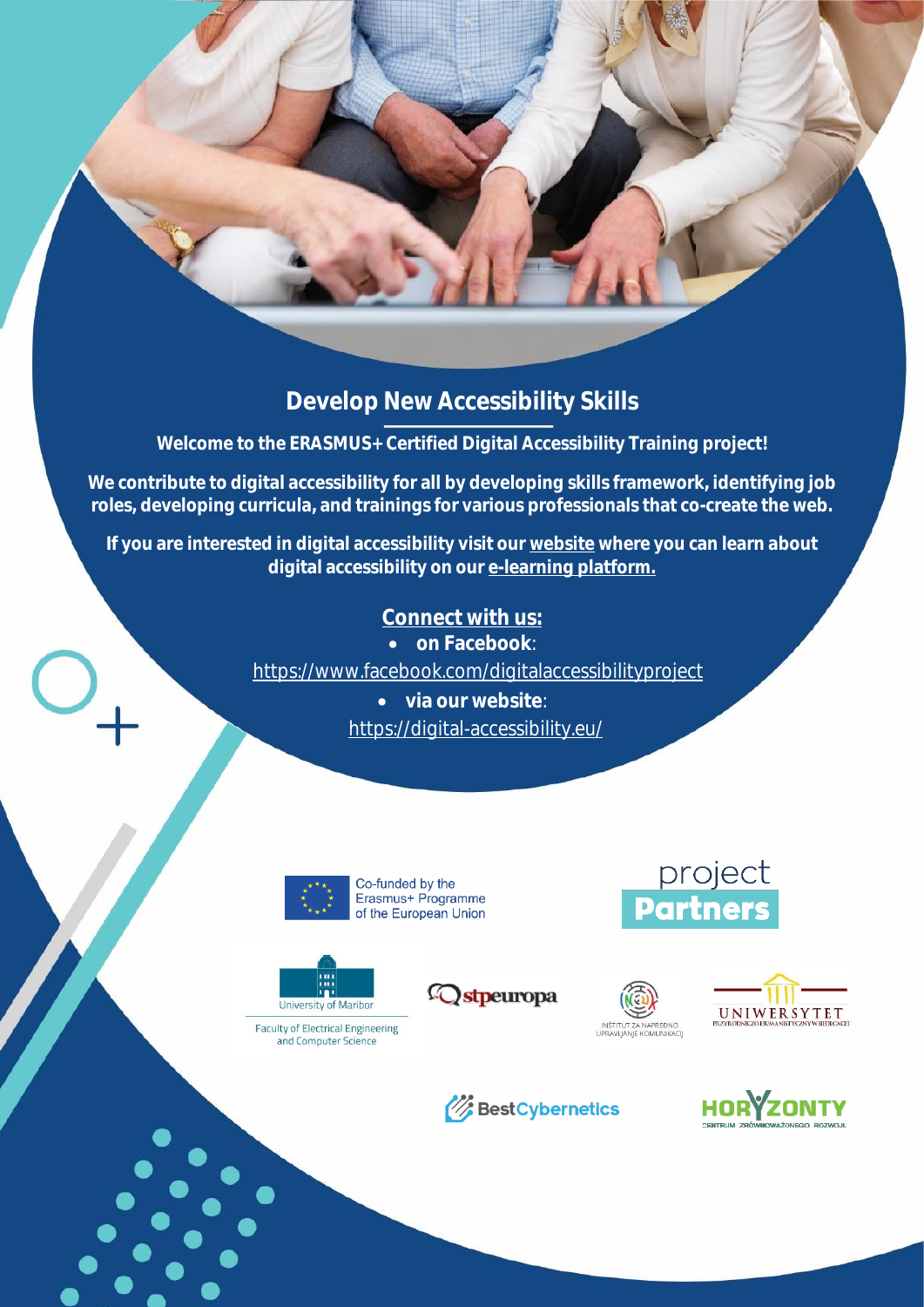# Digital Accessibility



**Erasmus+ Certified Digital Accessibility Training project** started in September 2018 in order to meet the specifications of the European legislation, **[Directive \(EU\) 2016/2102 on the accessibility of the](http://eur-lex.europa.eu/legal-content/EN/TXT/?uri=uriserv:OJ.L_.2016.327.01.0001.01.ENG&&toc=OJ:L:2016:327:TOC)  [websites and mobile applications of public sector bodies](http://eur-lex.europa.eu/legal-content/EN/TXT/?uri=uriserv:OJ.L_.2016.327.01.0001.01.ENG&&toc=OJ:L:2016:327:TOC)**, which directs that all websites and mobile apps of public sector need to be accessible to all by the year 2020. The project includes 6 partnering organizations from four participating European countries: Slovenia, Poland, Greece, and Spain. These partners have been together developing a Certified Digital Accessibility Training, which is offered to diverse groups of key stakeholders as a response for increasing labor market needs for expert in the field of digital accessibility in Europe.

### **Learn about Digital Accessibility**

**The Certified Digital Accessibility Training aims to** strengthen **professional development** of professionals who co-create the web, trainers, teachers and others interested in digital accessibility. The training courses developed can be conducted in the form of:

- **Organized combined training, partly through independent work on an online learning platform, partly by participating in stationary or virtual workshops**, where learners perform practical tasks.
	- **Independent e-learning on [an online learning platform.](http://digital-accessibility.eu/learn/login/index.php)**